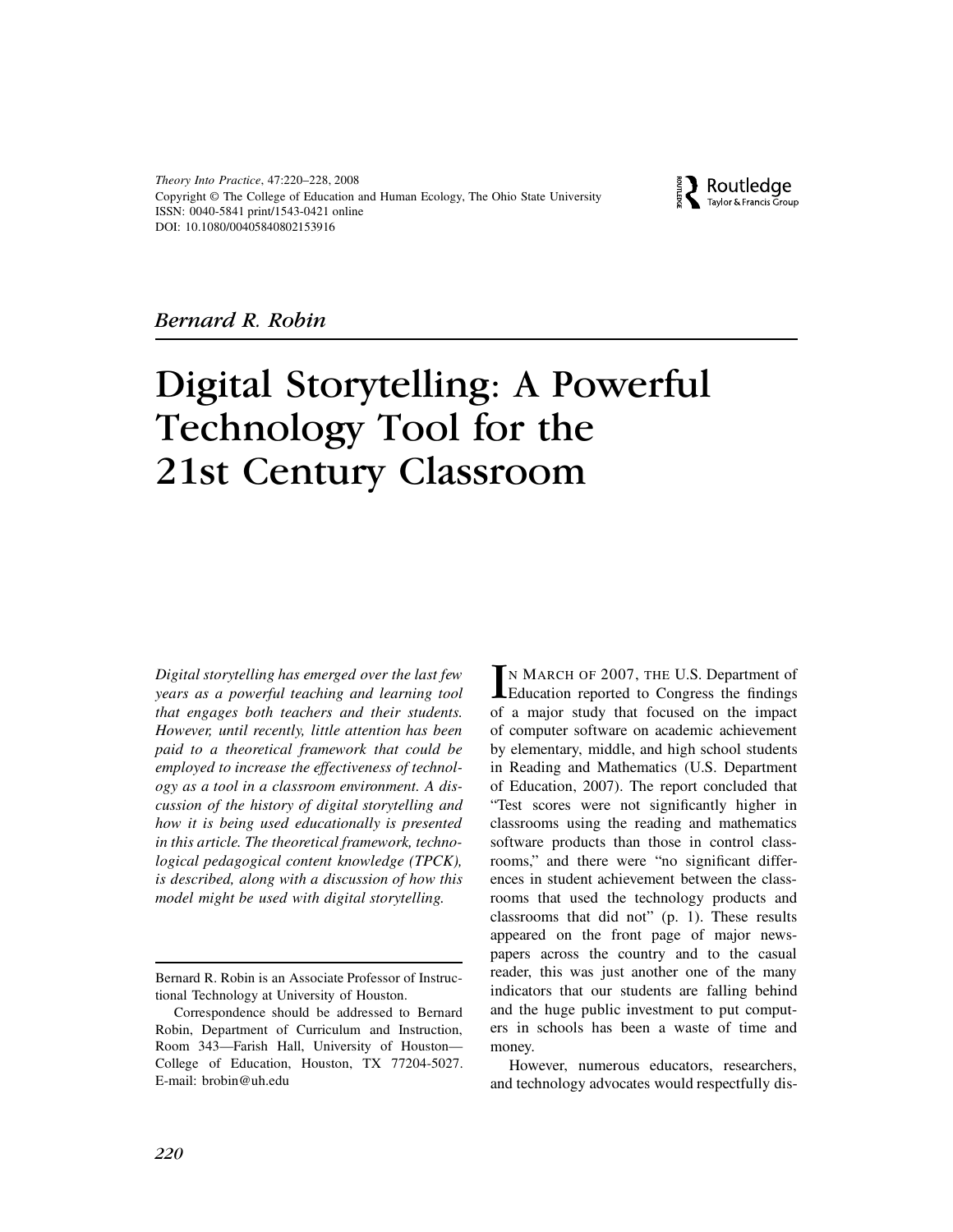agree with both the findings of the report and the way that the study was conducted to begin with. In an article ("ED study slams software efficacy," 2007, May) in eSchool News, several well-known technology advocates responded to the report to Congress. Keith Krueger, chief executive officer of the Consortium for School Networking, stated, "This study failed to address several key pieces that other research and educators strongly agree are critical to the success of any efforts to transform teaching and learning" (p. 26). Mary Ann Wolf, executive director of the State Educational Technology Directors Association, added, "Strong leadership is needed to encourage the correct use of technology, provide support throughout, and systemically integrate the use of technology for instruction. Integrating technology is much, much more than putting a piece of software into a classroom" (p. 26). As the study purports, it addressed a very narrow piece of educational technology; but more important, the study did not include critical components known to be essential for the successful integration of technology—or any other reform effort in transforming education.

Noted neuroscientist Michael Merzenich (2007), a professor at the University of California at San Francisco's Keck Center for Integrative Neurosciences, went on to say that simply adding computers to conventional teaching strategies is an unsophisticated approach that, it is not surprising, adds very little to students' experiences in the classroom. He stated, "In a world run by computers, where almost every kid in that class will have some sort of a computer in their pocket and on their desk in their future life and job, wouldn't it make sense to measure the impacts of serious computer-based training on our school children's reactions to, and their facile uses of computers?" (p. 1).

The reality is that advocates of instructional technologies in schools have, for many years, been urging educational administrators and policymakers to change the focus from the technology itself to ways that technology can be used to bring out the very best in how teachers teach and how students learn.

## How and Why Students and Teachers are Engaged by New Technologies

As the debate over the effectiveness of computer technologies in schools rages on, young people continue to use emerging technologies in their personal lives, even if a large number of educators have not yet found ways to meaningfully integrate them in the classroom. Ask just about any young person about the technologies that they regularly use and you will find that they are not just limited to the widely publicized Web sites such as MySpace and YouTube. The list also includes blogs, wikipedias, podcasts, and social bookmarking tools. Some, if not most, of these resources are unfamiliar to teachers (and parents), but today's students are using them at an everincreasing pace and in ways that are helping to define a new generation of not just informationgathering, but information-creating as well.

What makes these tools so compelling is the nature of what has come to be known as user contributed content, social media, and Web 2.0. Roush (2006) wrote that these technologies are part of a transformation from "one-to-many communication on the Web" to "many-to-many communication, and that traffic and conversation naturally cluster around content, such as videos, photos, blog posts, and bookmarks" (p. 1). Borland (2007) explained this technological evolution in the following way:

Web 1.0 refers to the first generation of the commercial Internet, dominated by content that was only marginally interactive. Web 2.0, characterized by features such as tagging, social networks, and user-created taxonomies of content called folksonomies, added a new layer of interactivity, represented by sites such as Flickr, Del.icio.us, and Wikipedia. (p. 1)

What further distinguishes these emerging technologies from earlier ones is that they are being customized and personalized in dynamic, and often unpredictable, ways by their users, and this personalization is having a profound impact on how people, especially young people, are conducting business, finding entertainment, and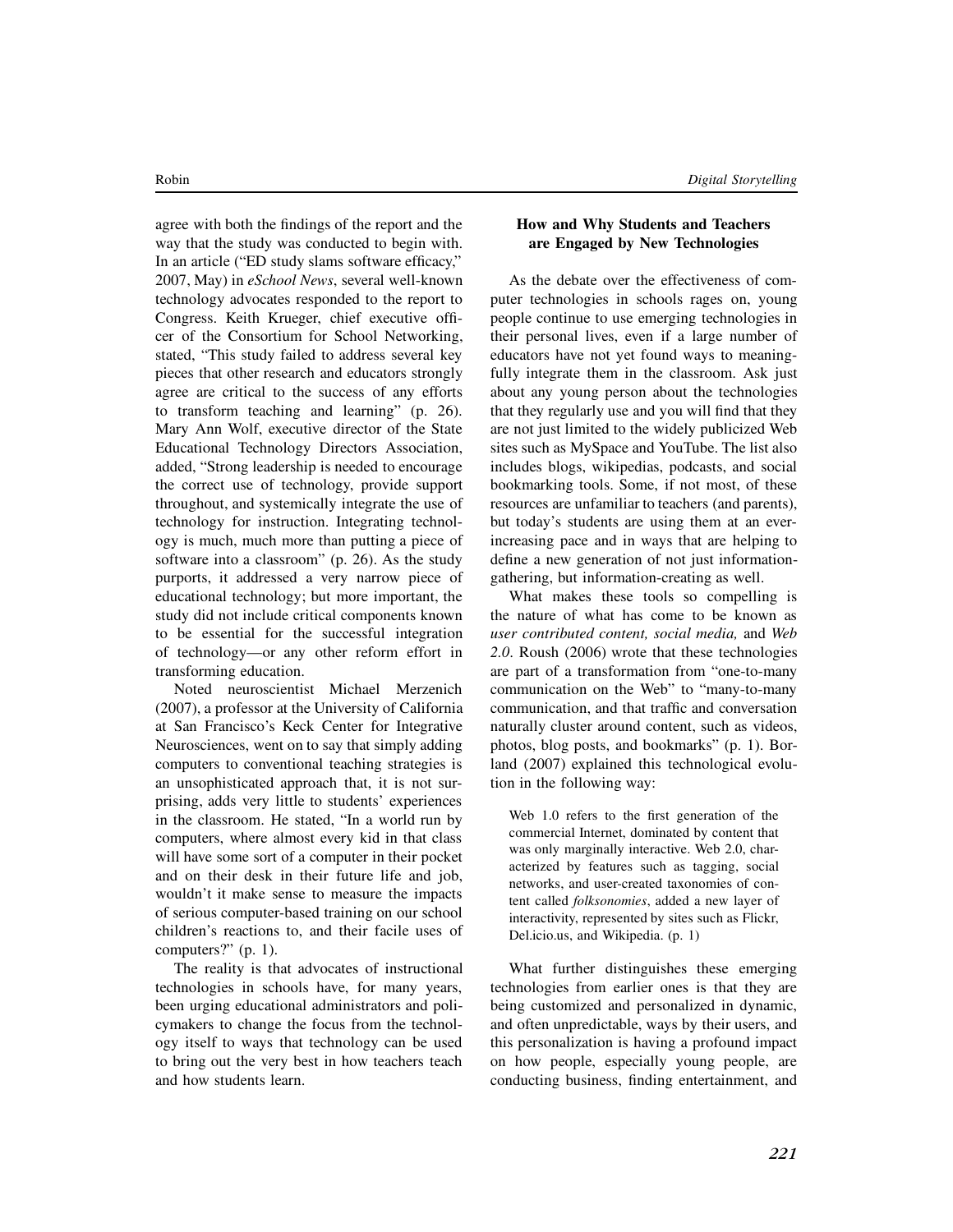participating in social relationships. However, when it comes to using these technologies in the classroom, many teachers still do not have a good grasp of how to use them in their teaching. Judge, Puckett, and Cabuk (2004) sum up the situation this way:

Teacher familiarity, confidence, and skill in choosing software and integrating technology into the curriculum are dependent on teacher training and time for self-directed exploration and learning. Due to the relative newness of computer technology, many teachers have not received adequate training to select appropriate technologies and lack support to use them. (pp. 386–387)

#### The Emergence of Digital Storytelling

Digital storytelling is a technology application that is well-positioned to take advantage of user-contributed content and to help teachers overcome some of the obstacles to productively using technology in their classrooms. At its core, digital storytelling allows computer users to become creative storytellers through the traditional processes of selecting a topic, conducting some research, writing a script, and developing an interesting story. This material is then combined with various types of multimedia, including computer-based graphics, recorded audio, computer-generated text, video clips, and music so that it can be played on a computer, uploaded on a web site, or burned on a DVD.

Despite the current emphasis on multimedia technology, digital storytelling is not a new idea. Joe Lambert and the late Dana Atchley helped create the digital storytelling movement in the late 1980s as cofounders of the Center for Digital Storytelling (CDS), a nonprofit, community arts organization in Berkeley, California. Since the early 1990s, the CDS has provided training and assistance to people interested in creating and sharing their personal narratives (Center for Digital Storytelling, 2005). The CDS is also known for developing and disseminating the Seven Elements of Digital Storytelling (as described in Table 1), which are often cited as a useful starting point to begin working with digital stories.

In the early days of digital storytelling, Lambert was impressed by how easily average people were able to "capture their story in a really powerful way in a relatively short amount of time for a relatively small amount of money" (Tucker, 2006, p. 54). Fast forward to today and one can see that what is new is that the tools needed for digital storytelling—computers, scanners, digital cameras, and high-quality digital audio capture devices—have become increasingly more affordable and accessible. Add to this mix a series of powerful, yet inexpensive software programs that allow even novice computer users to become digital media producers and editors on a scale that was hardly imagined when Atchley and Lambert were first beginning their work. We are currently witnessing dramatic growth in the educational use of digital storytelling, as a convergence of affordable technologies interacts with a contemporary agenda for today's classroom, as illustrated in Figure 1.

The combination of powerful, yet affordable, technology hardware and software meshes perfectly with the needs of many of today's classrooms, where the focus is on providing students with the skills they will need to "thrive in increasingly media-varied environments" (Riesland, 2005).

As an instructional tool, teachers have the option of showing previously-created digital stories to their students to introduce content and capture students' attention when presenting new ideas. Researchers such as Burmark (2004) have found that integrating visual images with written text both enhances and accelerates student comprehension, and digital storytelling is an especially good technology tool for collecting, creating, analyzing, and combining visual images with written text. Teachers who are able to create their own digital stories may find that they can be particularly helpful not only in engaging students in the content but also in facilitating discussion about the topics presented in a story and helping make abstract or conceptual content more understandable. A multimedia-rich digital story can serve as an anticipatory set or hook to capture the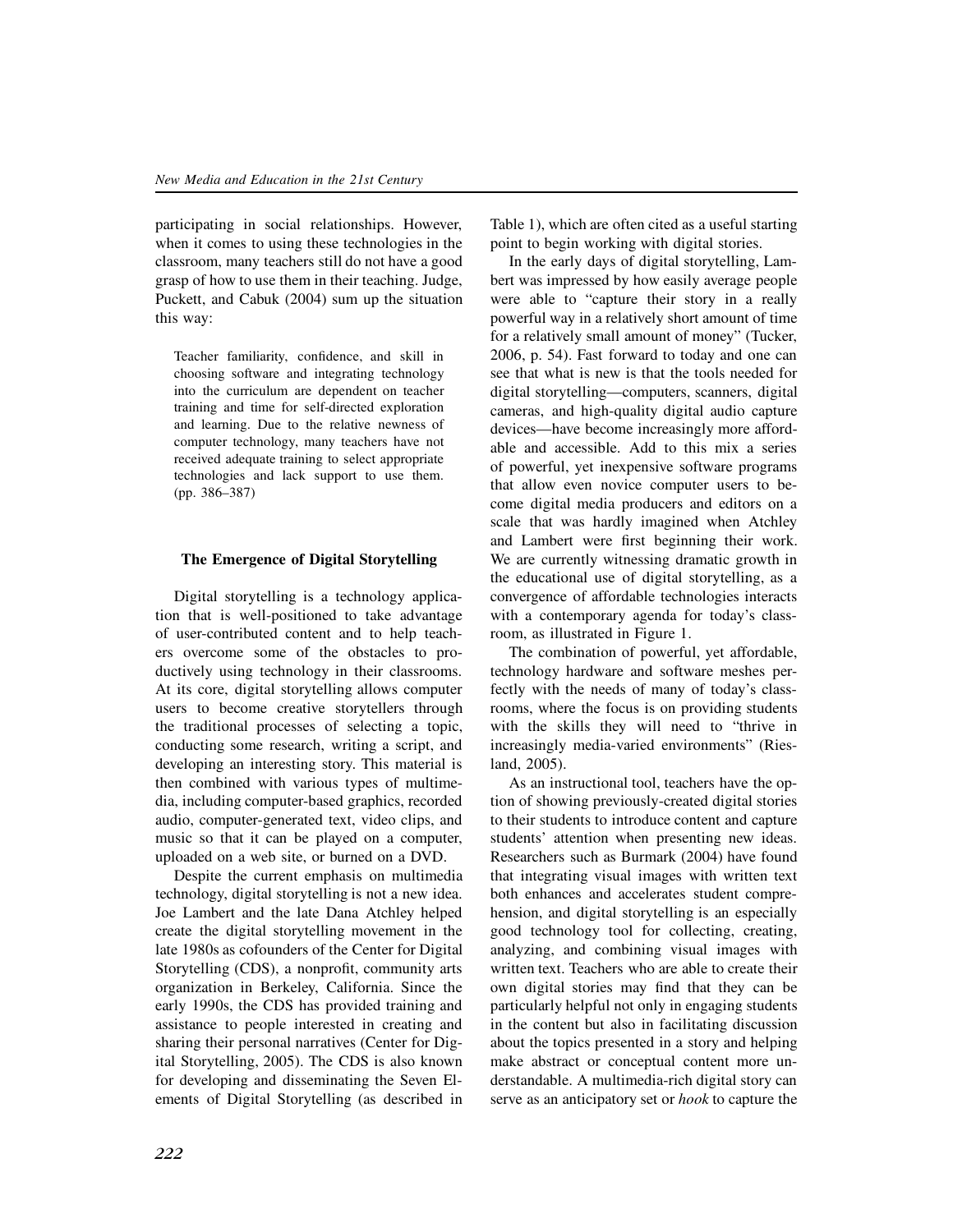| Center for Digital Storytelling's Seven Elements of Digital Storytelling |                                                                                                          |
|--------------------------------------------------------------------------|----------------------------------------------------------------------------------------------------------|
| 1. Point of view                                                         | What is the main point of the story and what is the perspective<br>of the author?                        |
| 2. A dramatic question                                                   | A key question that keeps the viewer's attention and will be<br>answered by the end of the story.        |
| 3. Emotional content                                                     | Serious issues that come alive in a personal and powerful way<br>and connects the story to the audience. |
| 4. The gift of your voice                                                | A way to personalize the story to help the audience understand<br>the context.                           |
| 5. The power of the soundtrack                                           | Music or other sounds that support and embellish the storyline.                                          |
| 6. Economy                                                               | Using just enough content to tell the story without overloading<br>the viewer.                           |
| 7. Pacing                                                                | The rhythm of the story and how slowly or quickly it progresses.                                         |

Table 1 The Seven Elements of Digital Storytelling



Figure 1. The convergence of digital storytelling in education.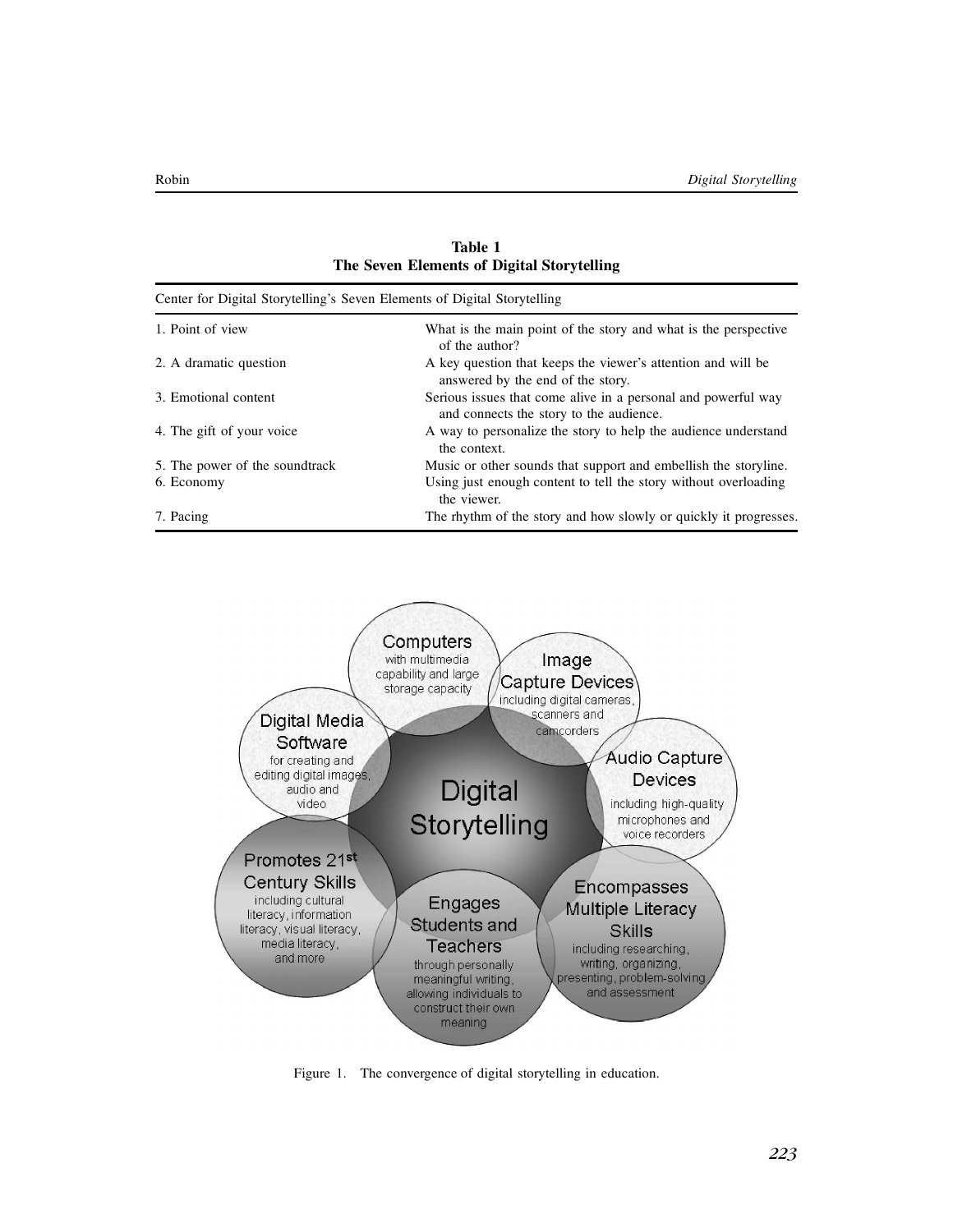attention of students and increase their interest in exploring new ideas. Teacher-created digital stories may also be used to enhance current lessons within a larger unit, as a way to facilitate discussion about the topics presented in a story and as a way to make abstract or conceptual content more understandable (Robin, 2008).

Perhaps the greatest benefit in the classroom may be found when students are given the task of creating their own digital stories, either individually or as members of a small group. This creative work provides students with a strong foundation in what many educators (Brown, Bryan, & Brown, 2005; Jakes, 2006; Partnership for 21st Century Skills, 2004) have begun calling 21st Century Literacy, Digital Age Literacies, or 21st Century Skills. Regardless of the specific term being used, these skills are being described as the combination of:

- Digital literacy—the ability to communicate with an ever-expanding community to discuss issues, gather information, and seek help;
- Global literacy—the capacity to read, interpret, respond, and contextualize messages from a global perspective
- Technology literacy—the ability to use computers and other technology to improve learning, productivity, and performance;
- Visual literacy—the ability to understand, produce, and communicate through visual images;
- Information literacy—the ability to find, evaluate, and synthesize information.

Digital storytelling can be a potent learning experience that encompasses much of what society hopes that students will know and be able to perform in the 21st century (Jakes & Brennan, 2005). The push for students to gain 21st century literacy skills by using the latest technology to communicate effectively is facilitated by students actively participating in the creation process of digital storytelling (Jakes & Brennan, 2005). As they do so, students develop enhanced communication skills as they learn to conduct research on a topic, ask questions, organize their ideas, express opinions, and construct meaningful narratives. Students who participate in the full digital storytelling experience may also benefit from learning to critique their own work, as well as the work of others, facilitating social learning and emotional intelligence (Robin, 2008).

To practitioners of digital storytelling outside of education, this technology is most often used to create personal narratives that document important events in one's life. However, digital storytelling can also be a powerful tool in the classroom when used to produce historical documentaries, as well as instructional presentations that inform viewers about a particular concept or practice (Robin, 2008).

At the University of Houston, The Educational Uses of Digital Storytelling Web site has been established to provide information and examples of how this technology is being used by students and teachers in K–12 and higher education classrooms. The Web site, located at http://www.coe.uh.edu/digitalstorytelling/, also sorts example digital stories into the following three major categories: personal or narrative stories, stories that inform or instruct, and stories that re-tell historical events.

#### Personal Narratives

Perhaps the most popular type of digital story is one in which the author tells of personal experiences. These stories can revolve around significant events in life and can be emotionally charged and personally meaningful to both the author and the viewer. Many subcategories of personal digital stories have been described by Lambert (2003) and others and include stories that honor the memory of specific people and places, or deal with life's adventures, accomplishments, challenges, and recovery.

#### Stories That Inform or Instruct

This type of digital story is used primarily to convey instructional material in many different content areas. Teachers can use this type of digital story to present information to their students on subjects ranging from math and science, to art, technology, and medical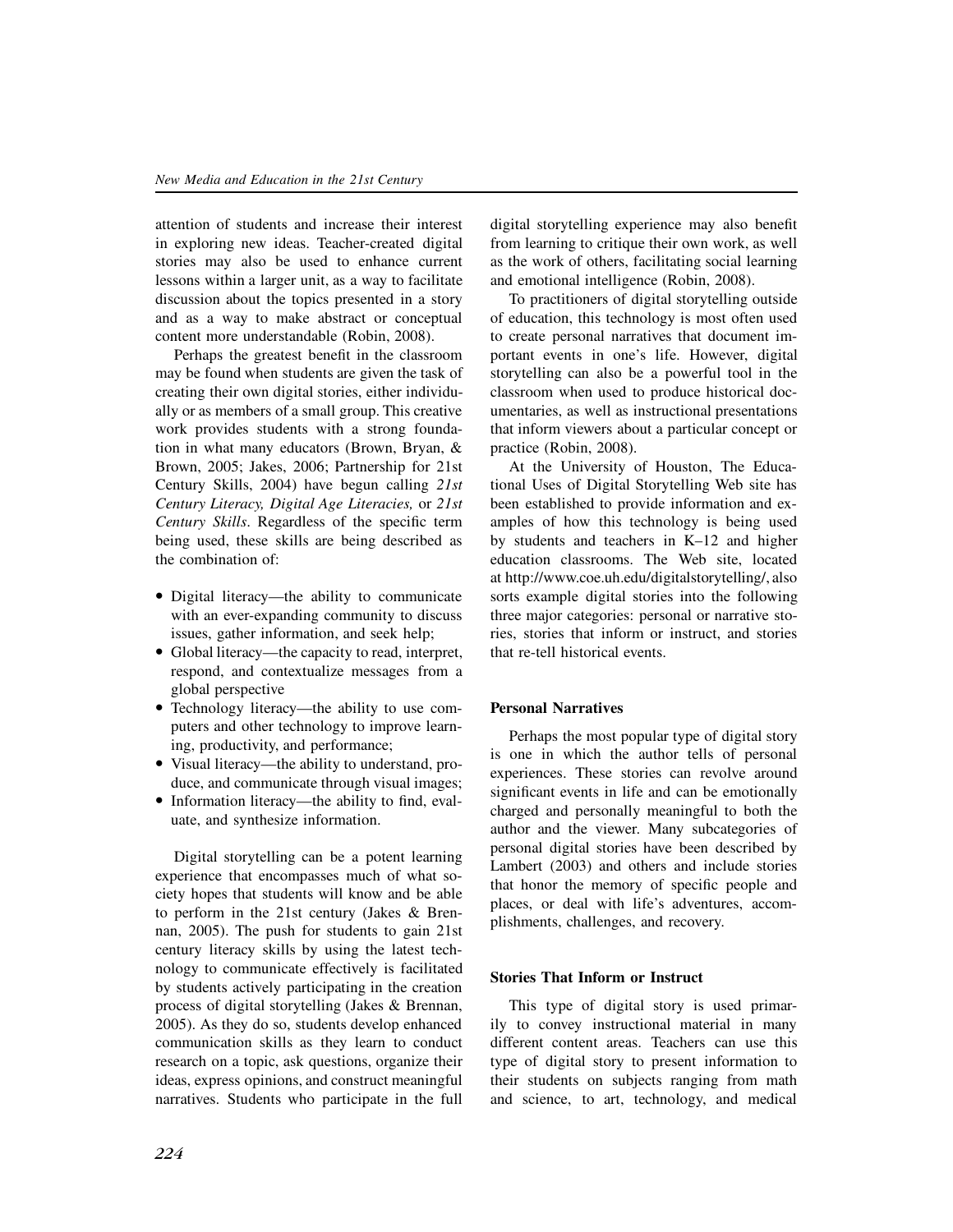education. For example, digital stories have been created that demonstrate how to construct and use a pinhole camera (http://www. coe.uh.edu/digitalstorytelling/pinhole.htm), what can be done to increase someone's health during the aging process (http://www.coe.uh.edu/ digitalstorytelling/agingwell.htm), and how to help students understand principles of geometry through an examination of everyday objects (http://www.coe.uh.edu/digital-storytelling/ geo-story.htm). Although many personal narratives may include historical information as a backdrop to a digital story, digital stories may also be created by using combinations of these methods, such as autobiographical stories that use historical material as the backdrop of a personal narrative (http://www.coe.uh.edu/ digital-storytelling/computer-I.htm).

#### Stories That Examine Historical Events

A different type of story can be created by using digital media to recount events from history. In a classroom environment, students might use historical photographs, newspaper headlines, speeches, and other available materials to craft a story that adds depth and meaning to events from the past. A good example of this type of story is online at: http://www.coe.uh.edu/digitalstorytelling/civilization.htm.

Visitors to the Examples section of the Educational Uses of Digital Storytelling Web site (http://www.coe.uh.edu/digitalstorytelling/ examples.htm) will find many more examples of digital stories created by educators and students on topics that cover numerous content areas. In addition, educators who visit the Web site may also be interested in exploring the Digital Storytelling Ideas page (http://www.coe.uh.edu/ digitalstorytelling/educational-uses.html) where they will find resources aimed at teachers, instructors, and workshop facilitators who plan to use digital storytelling in the classroom.

Even though few research studies on the effectiveness of digital storytelling have been conducted, numerous findings have been reported on the benefits of multimedia projects in which students have shown an increase in research skills, increased organizational skills, and a greater interest in the content being taught (Paull, 2002; Salpeter, 2005). Many educators involved in multimedia projects with students would agree that some of the most significant gains pertain to higher-order thinking and problem-solving skills, including synthesizing, analyzing, evaluating, and presenting information. When students use technology such as digital storytelling, they learn to "convert data into information and transform information into knowledge" (Cradler, McNabb, Freeman, & Burchett, 2002, p. 3).

## The Need for a Better Theoretical Framework

Given what is known about how digital storytelling can be used in the classroom to engage and motivate both students and teachers, people must ask themselves if the U.S. Department of Education 2007 report to Congress that found "no significant differences in student achievement between the classrooms that used the technology products and classrooms that did not" (p. 1) might have shown vastly different outcomes if the technology use was different. It is worth asking what the findings might have been if digital storytelling had been used by teachers and students in the classrooms that were the focus of the research study instead of the mostly drill and practice reading and mathematics software that was used.

Part of the problem in this complex set of issues is that there is not yet a consensus in the field of instructional technology that serious educators and researchers agree upon with which to conduct productive and meaningful investigation. However, it is clear to many that content integration, supported by powerful computer technologies, is needed, and the impact that computer technology can have on students is much more meaningful when it involves an impact on higher order thinking skills, not just test scores.

In an editorial that discusses the effectiveness of technology use in schools, editors of five educational technology journals who are members of the National Technology Leadership Coalition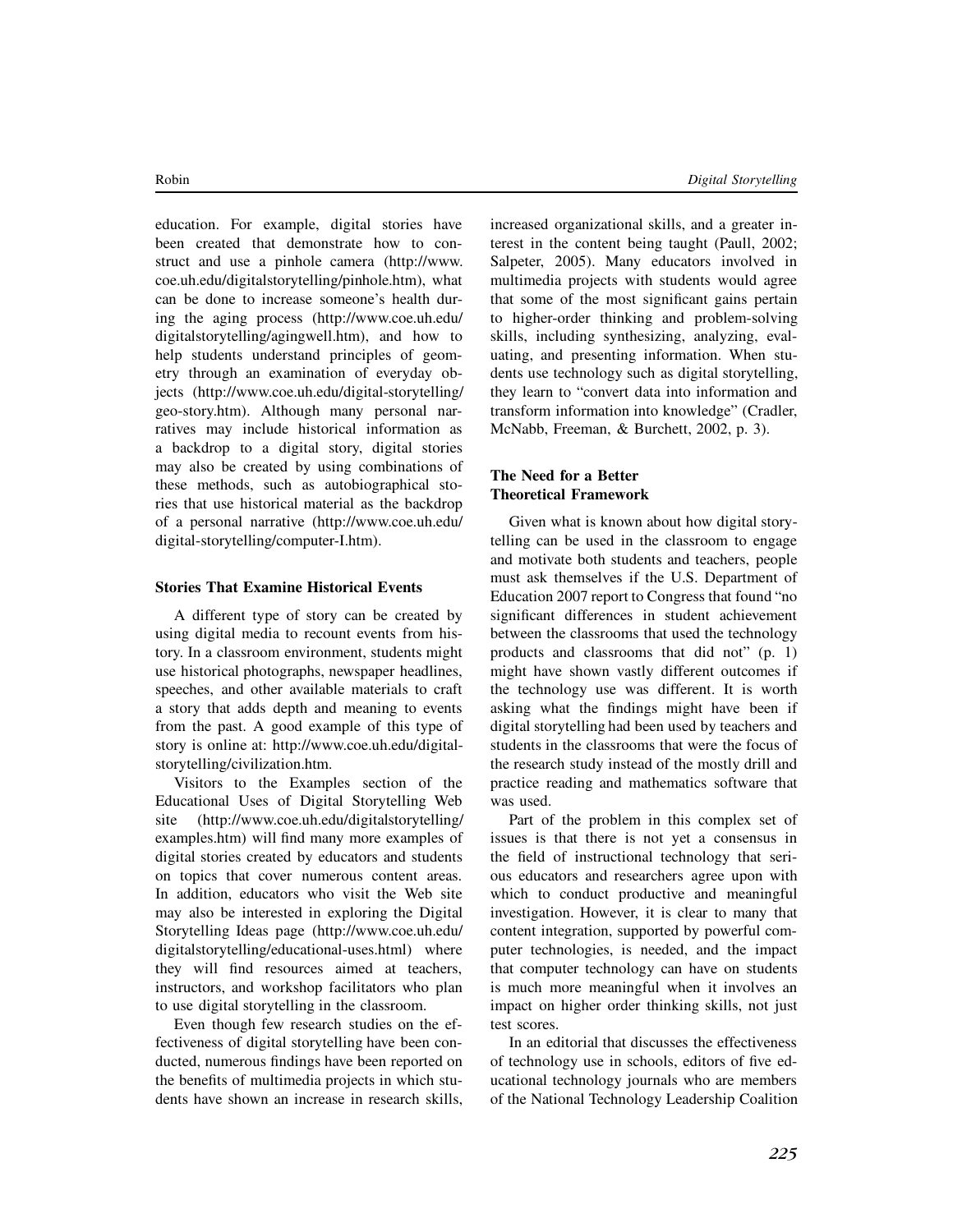(Schrum et al., 2007) wrote "that different technologies do have unique pedagogical affordances and that the effects of these affordances can only be understood in the context of a specific content area (and related learning outcomes) and a specific pedagogy" (p. 3).

# Technological Pedagogical Content Knowledge (TPCK): A Theory for Integrating Technology in the 21st Century Classroom

Pierson (2001), Mishra and Koehler (2006, 2007), and others have advocated that the use of a conceptually-based theoretical framework can improve how teachers are trained, how they teach when they arrive in the classroom, and even what research questions researchers explore in this area. The term technological pedagogical content knowledge (TPCK) is gaining a great deal of attention in the field of technology and teacher education as it focuses on the relationship between knowledge about content, pedagogy, and technology. TPCK can be traced back to the earlier work of Shulman (1986) who introduced the idea of pedagogical content knowledge, or PCK, and Pierson's investigation of the relationship between teaching abilities and what she labeled technology-use abilities. Pierson's framework utilized composite categories of teaching ability and technology-use, which helped lead to much deeper investigation of how technology is used by teachers, both during their preservice training and once they are practicing classroom teachers.

But it was Shulman's (1986) suggestion that content knowledge and knowledge of pedagogy no longer needed to be considered as separate, independent entities that changed much of the thinking about teacher education. Both Pierson's (2001) and Shulman's work has now evolved to an overlapping framework that highlights the interactions and connections between content (the subject being taught), pedagogy (the teaching process being used), and technology, whether it is pencils and blackboards or computers and other sophisticated digital devices.

Mishra and Koehler (2006) have written extensively about how TPCK can be used in the classroom and described its various components as follows:

TPCK is the basis of good teaching with technology and requires an understanding of the representation of concepts using technologies; pedagogical techniques that use technologies in constructive ways to teach content; knowledge of what makes concepts difficult or easy to learn and how technology can help redress some of the problems that students face; knowledge of students' prior knowledge and theories of epistemology; and knowledge of how technologies can be used to build on existing knowledge and to develop new epistemologies or strengthen old ones. (p. 1029)

A graphical representation of how TPCK's components fit together is shown in Figure 2.

Mishra and Koehler (2006) underscored that this framework is just a beginning and, like all frameworks, it is not perfect and needs additional testing, use, and modification. But as they noted, "no single framework can provide all the answers. The TPCK framework is no exception. However, we do believe that any framework, however impoverished, is better than no framework at all" (p. 1047).

# How TPCK Can Be Used With Digital Storytelling

We have seen that multimedia projects in general, and digital storytelling specifically, can be used to engage and motivate both teachers and students. This technology, although powerful, is currently being used in K–12 and higher education classrooms with an emphasis on technical skills and without the greater level of thought and consideration to the subject matter, the teaching strategies, and the real world needs of today's classrooms. As Hicks (2006) suggested, this framework might be helpful in guiding teachers to apply their knowledge in the classroom by providing "the ability to think about and use technology in critical, creative, and responsible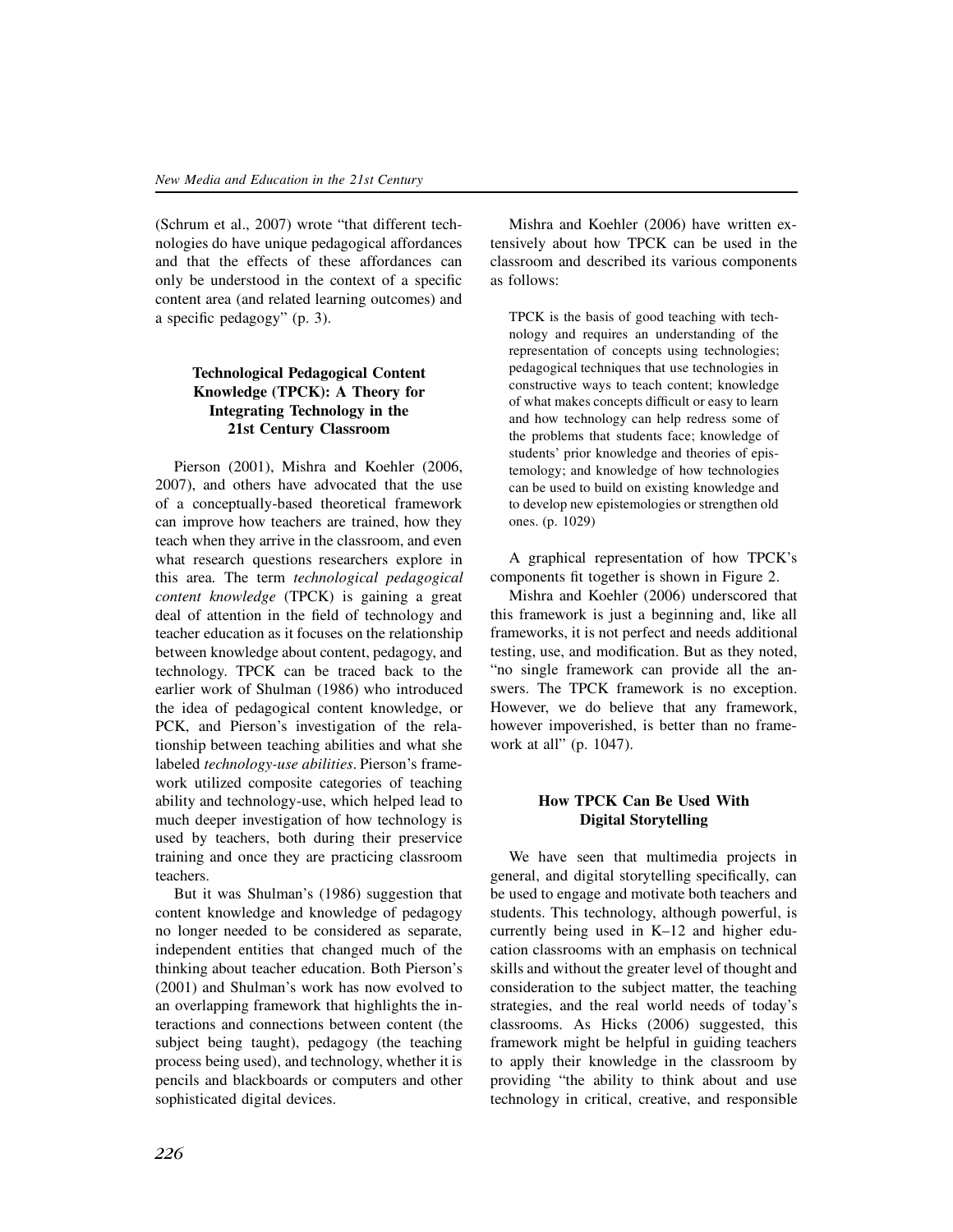

Figure 2. Interactions of TPCK as described by Mishra and Koehler (2006).

ways—will then develop and enhance TPCK" (p. 50).

It is also important to consider how educators might conduct future research studies that can demonstrate the benefits of multimedia in general and digital storytelling in particular, and reduce the controversy generated by findings such as those from the 2007 U.S. Department of Education study discussed earlier. Most serious educators and policy makers would agree that motivation is a critical ingredient for learning, and research studies that demonstrate increases in motivation by students that participate in digital storytelling and similar technologies should be designed and conducted. It is also important that teachers learn effective ways to motivate their students to become more engaged in learning new content with the help of multimedia technologies. Muller, Eklund, and Sharma (2006) acknowledged that motivation can be "difficult to define, measure and control"; however, they believe that "studies must seek to identify the methods employed in various media that can demonstrably and repeatedly enhance motivation" (p. 8). Perhaps by combining the convergence of digital

storytelling in education as earlier described with the theoretical framework of TPCK, researchers will arrive at a deeper understanding of the different and more powerful roles that digital media can play in both teaching and learning.

#### References

- Borland, J. (2007). A smarter web. Technology Review. Retrieved May 22, 2007, from http://www. technologyreview.com/Infotech/18306/
- Brown, J., Bryan, J., & Brown, T. (2005). Twentyfirst century literacy and technology in K–8 classrooms. Innovate, 1(3). Retrieved March 20, 2006, from http://www.innovateonline.info/index. php?view=article&id=17
- Burmark, L. (2004). Visual presentations that prompt, flash & transform. *Media and Methods*, 40(6), 4–5.
- Center for Digital Storytelling. (2005). Center for Digital Storytelling Web site. Retrieved May 12, 2007, from http://www.storycenter.org/history.html
- Cradler, J., McNabb, M., Freeman, M., & Burchett, R. (2002). How does technology influence student learning? Learning and Leading, 29(8), 46–49, 56.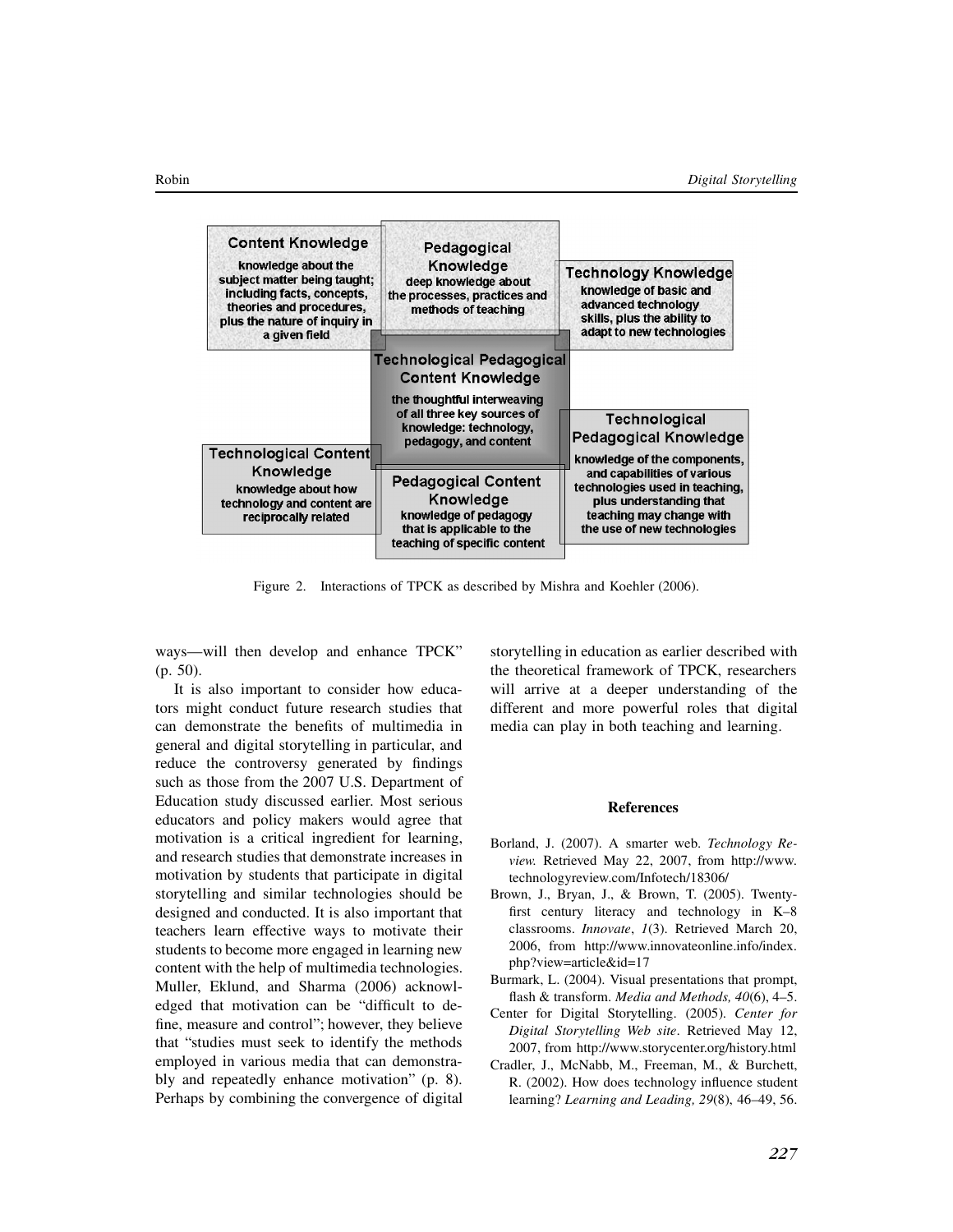Retrieved May 24, 2007, from http://caret.iste.org/ caretadmin/resources\_documents/29%5F8%2Epdf

- ED study slams software efficacy. (2007, May). eSchool News, 10(5), 1, 26. Retrieved May 20, 2007, from http://www.eschoolnews.com/news/ showStory.cfm?ArticleID=7034
- Hicks, T. (2006). Expanding the conversation: A commentary toward revision of Swenson, Rozema, Young, McGrail, and Whitin. Contemporary Issues in Technology and Teacher Education, 6, 46–55.
- Jakes, D. (2006). Standards-proof your digital storytelling efforts. TechLearning. Retrieved April 27, 2007, from http://www.techlearning.com/story/ showArticle.jhtml?articleID=180204072
- Jakes, D. S., & Brennan, J. (2005). Capturing stories, capturing lives: An introduction to digital storytelling. Retrieved May 2, 2007, from http://www. jakesonline.org/dstory\_ice.pdf
- Judge, S., Puckett, K., & Cabuk, B. (2004). Digital equity: New findings from the early childhood longitudinal study. Journal of Research on Technology in Education, 36, 383–396. Retrieved December 18, 2007, from http://www.eric.ed.gov/ ERICDocs/data/ericdocs2sql/content\_storage\_01/ 0000019b/80/2a/0c/ba.pdf
- Lambert, J. (2003). Digital storytelling cookbook and traveling companion. Berkeley, CA: Digital Diner. Retrieved May 2, 2007, from http://www.story center.org/cookbook.pdf
- Merzenich, M. (2007). Computers go to school. Retrieved May 14, 2007, from http://merzenich.posit science.com/2007/04/25/computers-go-to-school/
- Mishra, P., & Koehler, M. J. (2006). Technological pedagogical content knowledge: A framework for teacher knowledge. Teachers College Record, 108, 1017–1054.
- Mishra, P., & Koehler, M. (2007). Technological pedagogical content knowledge (TPCK): Confronting the wicked problems of teaching with technology. In C. Crawford, D. A. Willis, R. Carlson, I. Gibson, K. McFerrin, J. Pricer, & R. Weber (Eds.), Proceedings of Society for Information Technology and Teacher Education International Conference 2007 (pp. 2214–2226). Chesapeake, VA: Association for the Advancement of Computing in Education.
- Muller, D. A., Eklund, J., & Sharma, M. D. (2006). The future of multimedia learning: Essential issues for research. Retrieved May 24, 2007, from http://www.aare.edu.au/05pap/mul05178.pdf
- Partnership for 21st Century Skills. (2004).
- Learning for the 21st century: A report and MILE guide for 21st century skills. Retrieved May 22, 2007, from http://www.21stcenturyskills.org/index. php?option=com\_content&task=view&id=255& Itemid=121
- Paull, C. N. (2002). Self-perceptions and social connections: Empowerment through digital storytelling in Adult Education. Dissertation Abstracts International. (UMI No. 3063630)
- Pierson, M. E. (2001). Technology integration practice as a function of pedagogical expertise. Journal of Research on Computing in Education, 33, 413–430.
- Riesland, E. (2005). Visual literacy in the classroom. New horizons for learning. Retrieved May 18, 2007, from http://www.newhorizons.org/strategies/ literacy/riesland.htm
- Robin, B. (2008). The effective uses of digital storytelling as a teaching and learning tool. Handbook of research on teaching literacy through the communicative and visual arts (Vol. 2). New York: Lawrence Erlbaum Associates.
- Roush, W. (2006). Yahoo's Web 2.0 overhaul. Technology Review. Retrieved May 22, 2007, from http:// www.technologyreview.com/Infotech/16883/
- Salpeter, J. (2005). Telling tales with technology. Technology and Learning, 25(7), 18, 20, 22, 24. Retrieved May 22, 2007, from http://www.tech learning.com/shared/printableArticle.jhtml?article ID=60300276
- Schrum, L., Thompson, A., Maddux, C., Sprague, D., Bull, G., & Bell, L. (2007). Editorial: Research on the effectiveness of technology in schools: The roles of pedagogy and content. Contemporary Issues in Technology and Teacher Education [Online serial], 7(1). Retrieved May 12, 2007, from http://www.citejournal.org/vol7/iss1/editorial/ article1.cfm
- Shulman, L. S. (1986). Those who understand: Knowledge growth in teaching. Educational Researcher,  $15(2)$ , 4–14.
- Tucker, G. (2006). First person singular: The power of digital storytelling. Screen Education, 42, 54–58.
- U.S. Department of Education. (2007). Effectiveness of reading and mathematics software products: Findings from the first student cohort; Report to Congress from the U.S. Department of Education's National Center for Education Evaluation and Regional Assistance, Institute of Education Sciences. Retrieved May 14, 2007, from http://ies.ed.gov/ ncee/pubs/20074005/